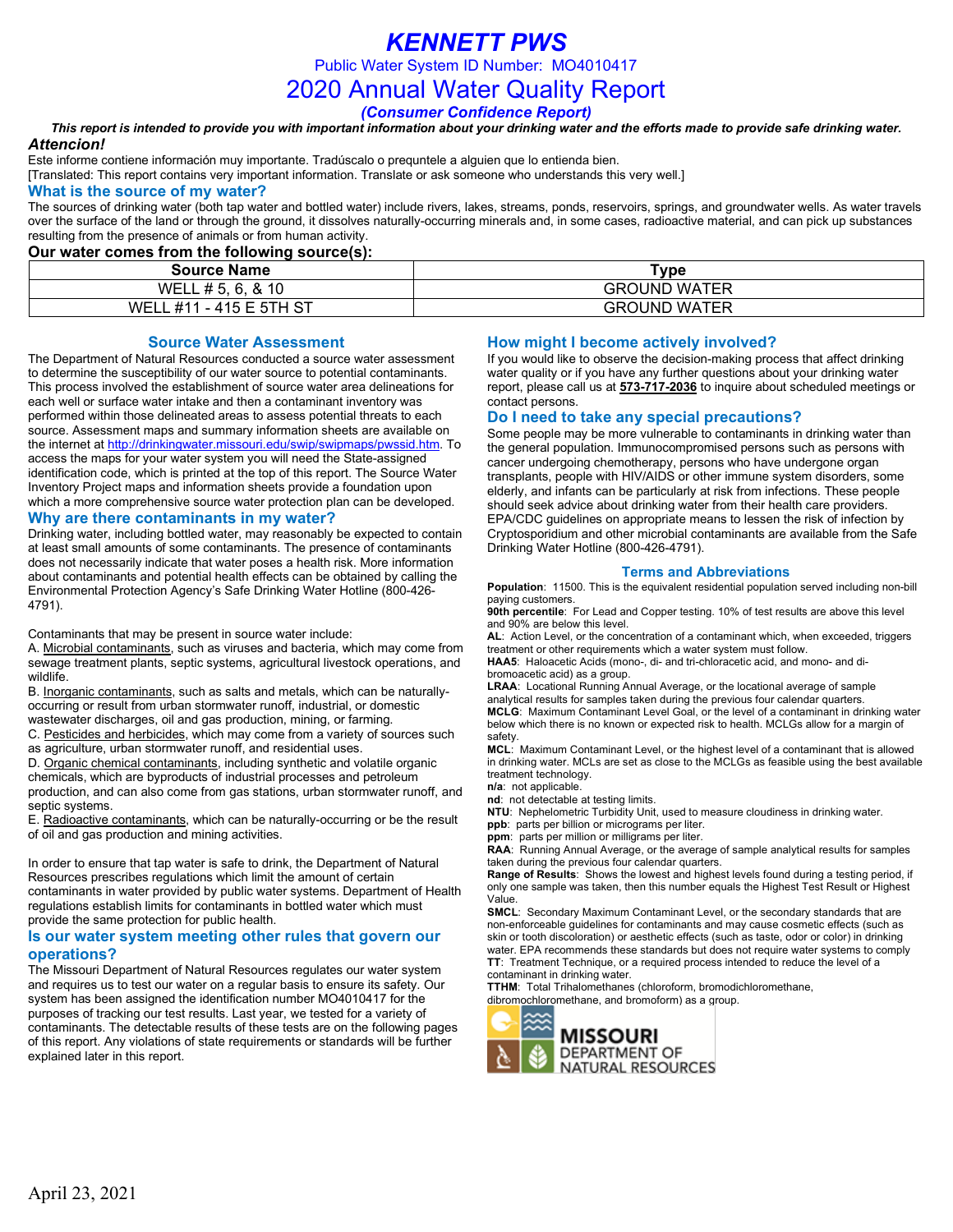# *KENNETT PWS*

Public Water System ID Number: MO4010417

2020 Annual Water Quality Report

*(Consumer Confidence Report)*

## *Contaminants Report*

KENNETT PWS will provide a printed hard copy of the CCR upon request. To request a copy of this report to be mailed, please call us at **573-888-2023***.* The CCR can also be found on the internet at www.dnr.mo.gov/ccr/MO4010417.pdf.

*The state has reduced monitoring requirements for certain contaminants to less often than once per year because the concentrations of these contaminants are not expected to vary significantly from year to year. Records with a sample year more than one year old are still considered representative. No data older than 5 years need be included. If more than one sample is collected during the monitoring period, the Range of Sampled Results will show the lowest and highest tested results. The Highest Test Result, Highest LRAA, or Highest Value must be below the maximum contaminant level (MCL) or the contaminant has exceeded the level of health based standards and a violation is issued to the water system.* 

## *Regulated Contaminants*

| <b>Regulated</b><br><b>Contaminants</b> | <b>Collection</b><br><b>Date</b> | <b>Highest</b><br>Test<br><b>Result</b> | <b>Range of</b><br><b>Sampled</b><br><b>Result(s)</b><br>$(low - high)$ | <b>Unit</b> | <b>MCL</b> | <b>MCLG</b> | <b>Typical Source</b>                                                                          |
|-----------------------------------------|----------------------------------|-----------------------------------------|-------------------------------------------------------------------------|-------------|------------|-------------|------------------------------------------------------------------------------------------------|
| <b>BARIUM</b>                           | 12/10/2019                       | 0.129                                   | 0.129                                                                   | ppm         |            |             | Discharge of drilling wastes; Discharge from metal refineries;<br>Erosion of natural deposits  |
| <b>FLUORIDE</b>                         | 12/10/2019                       | 0.43                                    | 0.43                                                                    | ppm         |            |             | Natural deposits; Water additive which promotes strong teeth                                   |
| NITRATE-<br><b>NITRITE</b>              | 8/25/2020                        | 0.024                                   | 0.024                                                                   | 10<br>ppm   |            | 10          | Runoff from fertilizer use; Leaching from septic tanks, sewage;<br>Erosion of natural deposits |

| <b>Disinfection</b><br><b>Byproducts</b> | <b>Sample Point</b> | <b>Monitoring</b><br><b>Period</b> | <b>Highest</b><br>LRAA | <b>Range of Sampled</b><br><b>Result(s)</b><br>$(low - high)$ | <b>Unit</b> | <b>MCL</b> | <b>MCLG</b> | <b>Typical Source</b>                    |
|------------------------------------------|---------------------|------------------------------------|------------------------|---------------------------------------------------------------|-------------|------------|-------------|------------------------------------------|
| (HAA5)                                   | DBPDUAL-01          | 2020                               |                        | $4.21 - 4.21$                                                 | ppb         | 60         |             | Byproduct of drinking water disinfection |
| (HAA5)                                   | DBPDUAL-04          | 2020                               |                        | $6.06 - 6.06$                                                 | ppb         | 60         |             | Byproduct of drinking water disinfection |
| TTHM                                     | DBPDUAL-01          | 2020                               | 27                     | $26.7 - 26.7$                                                 | ppb         | 80         |             | Byproduct of drinking water disinfection |
| TTHM                                     | DBPDUAL-04          | 2020                               | 32                     | $32.2 - 32.2$                                                 | ppb         | 80         |             | Byproduct of drinking water disinfection |

| Lead and<br>Copper | 90th Percentile: 90%<br>of your water utility<br><b>Date</b><br>levels were less than |       | <b>Range of Sampled</b><br><b>Results</b><br>$(low - high)$ | Unit | <b>AL</b> | <b>Sites</b><br><b>Over AL</b> | <b>Typical Source</b>                   |
|--------------------|---------------------------------------------------------------------------------------|-------|-------------------------------------------------------------|------|-----------|--------------------------------|-----------------------------------------|
| COPPER             | 2016 - 2018                                                                           | 0.259 | $0.0268 - 0.453$                                            | ppm  | . 3       |                                | Corrosion of household plumbing systems |
| _EAD               | 2016 - 2018                                                                           | 4.51  | 0 - 8.07                                                    | ppb  | 15        |                                | Corrosion of household plumbing systems |

| <b>Unregulated Contaminant Monitoring Rule</b><br>(UCMR) | <b>Collection</b><br>Date of HV | <b>Highest Value (HV)</b> | <b>Range of Sampled Result(s)</b> | <b>Unit</b> |
|----------------------------------------------------------|---------------------------------|---------------------------|-----------------------------------|-------------|
| <b>Bromide</b>                                           | 04/30/19                        | 39.4                      | $39 - 39.4$                       | ppb         |
| HAA5                                                     | 04/30/19                        | 8.07                      | $4.66 - 8.07$                     | ppb         |
| HAA6Br                                                   | 04/30/19                        | 10.47                     | $6.6 - 10.47$                     | ppb         |
| HAA9                                                     | 04/30/19                        | 16.57                     | $10.5 - 16.57$                    | ppb         |
| Manganese                                                | 10/21/19                        | 14.1                      | $12.3 - 14.1$                     | ppb         |
| <b>Total Organic Carbon</b>                              | 04/30/19                        | 1800                      | 1800                              | ppb         |

### *Violations and Health Effects Information*

| During the 2020 calendar year, we had the below noted violation(s) of drinking water regulations. |         |       |  |  |  |  |  |
|---------------------------------------------------------------------------------------------------|---------|-------|--|--|--|--|--|
| Compliance Period                                                                                 | Analvte | Tvpe: |  |  |  |  |  |
| No Violations Occurred in the Calendar Year of 2020                                               |         |       |  |  |  |  |  |

### **Special Lead and Copper Notice:**

If present, elevated levels of lead can cause serious health problems, especially for pregnant women and young children. Lead in drinking water is primarily from materials and components associated with service lines and home plumbing. KENNETT PWS is responsible for providing high quality drinking water, but cannot control the variety of materials used in plumbing components. When your water has been sitting for several hours, you can minimize the potential for lead exposure by flushing your tap for 30 seconds to 2 minutes before using water for drinking or cooking. If you are concerned about lead in your water, you may wish to have your water tested. Information on lead in drinking water, testing methods, and steps you can take to minimize exposure is available from the Safe Drinking Water Hotline (800-426-4791) or at [http://water.epa.gov/drink/info/lead/index.cfm.](http://water.epa.gov/drink/info/lead/index.cfm)

All contaminant sample results from past and present compliance monitoring are available online at the Missouri DNR Drinking Water Watch website at [www.dnr.mo.gov/DWW/.](http://www.dnr.mo.gov/DWW/) To see the Lead and Copper results, enter your water system's name in the box titled Water System Name, then select Find Water Systems at the bottom of the page. On the next screen, click on the Water System Number. At the top of the next page, under the Help column, click on Other Chemical Results by Analyte. Scroll down to Lead and click the blue Analyte Code (1030). A Sample Collection Date range may need to be entered. The Lead and Copper locations will be displayed under the heading Sample Comments. Scroll to find your location and click on the Sample No. for results. If you assisted the water system in taking a Lead and Copper sample but cannot find your location on the list, please contact KENNETT PWS for your results.